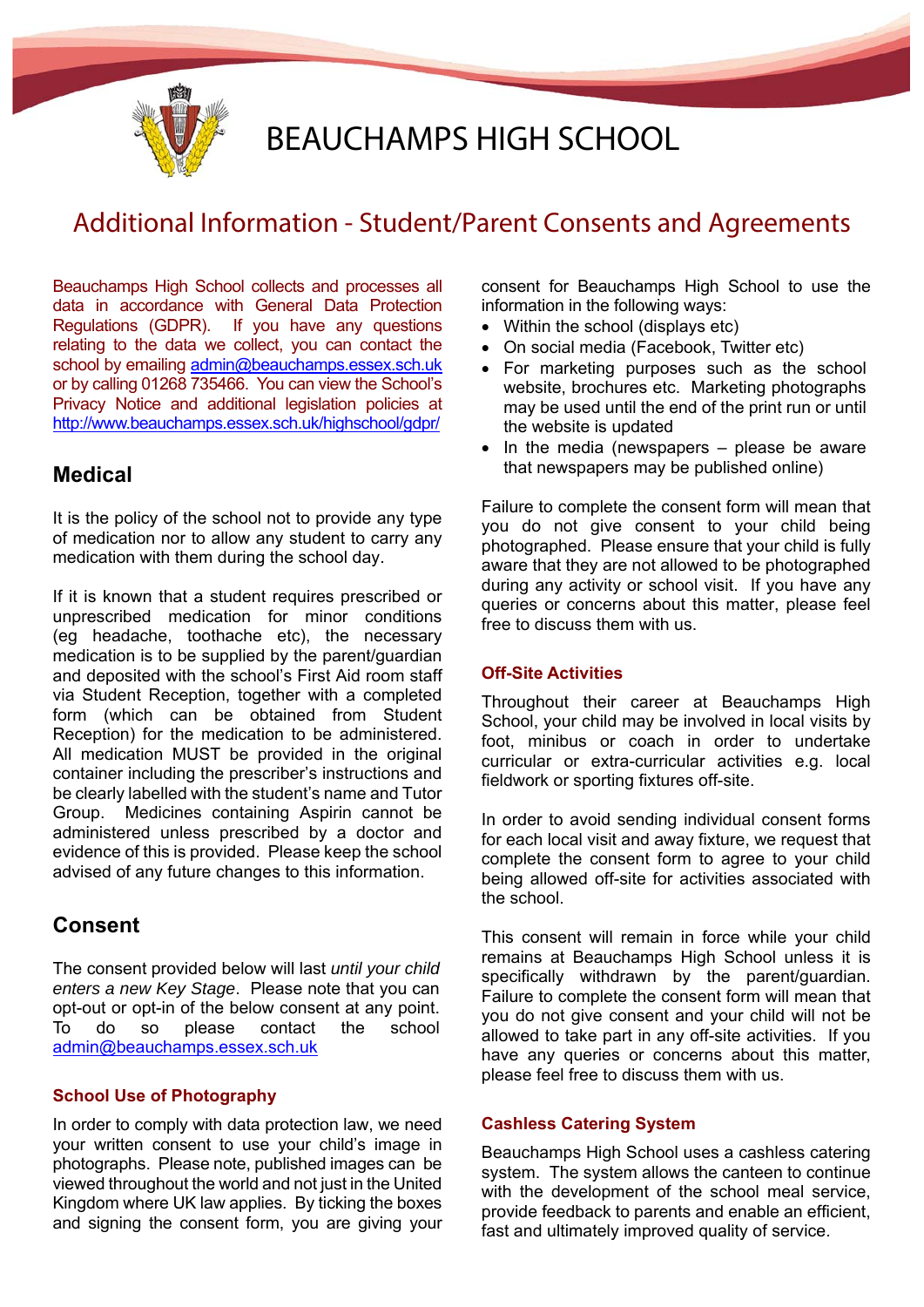This system incorporates the latest technology and eliminates the need for students to carry cash throughout the day. The system uses a biometric representation of your child's thumb print so there is no need for them to carry a card or remember a pin number. This is an algorithm based scan which reads between 50 and 130 points on the finger/ thumb – it is not a fingerprint in any way shape or form and is of use only in the cashless system.

We have two payment options available to you: online ParentPay payments and coin and note payments at the pay point machine in school. Any amount of money can be paid into a student's account and any money spent on food and drink is deducted on a daily basis. Please be aware that the school does not lend money to students, therefore please ensure there are sufficient funds available to your child to purchase food. **Money put on via ParentPay takes 24 hours to register on to the system.**

A daily 'spend limit' of £5.00 is programmed into the system. This can be increased or decreased by accessing the ParentPay online system and by a written note to the Canteen Manager.

In order to comply with the Data Protection Act 1998 and General Data Protection Regulations (GDPR) in respect to personal data, we need to ask for your consent to your child's biometric data (fingerprints) to be held on our cashless catering system. This data is shared with the schools catering provider. The consent provided will last until your child enters a new Key Stage. This is an opt-in process. If you do not complete the consent form, then your child will not be allowed to use the cashless catering system in the canteen.

If you choose not to have your child registered on the Biometric System and they want to use the canteen they will need to ask the Canteen Manager for a PIN Code. Please note that PIN Codes do not have the same level of security and it will be your child's responsibility to remember the code and keep it secure at all times.

Once your child has been registered on our school system, further information will be sent to you to explain how to login and use ParentPay. Full details on Cashless Catering, including Frequently Asked Questions, are available in the Information for Parents section on the School website or at www.ParentPay.com.

We would also like to take this opportunity to remind you that if you have an annual taxable income of less than £16,190 your child may be eligible for Free School Meals. For further information please see the Information for Parents section on the School website.

#### **Mobile Phones in School**

As a school we recognise that mobile phones are a very useful tool when used appropriately. Indeed, as a school we have encouraged this through the introduction of the EduLink app and other educational websites and applications in school. The school is determined to do all it can do to safeguard the health, safety and welfare of students, staff and visitors. We support the view that parents should be able to contact their children when travelling to and from school and recognise the place mobiles play in the social lives of young people today. Therefore, we would like to outline the expectations for students who are using their mobile phones in school.

Students are expected to have their phone either switched off or on silent during lessons and in their pockets or bags. There may be times during lessons when mobile phones can be used for educational purposes, or for students to check their EduLink app. This is at the teachers' discretion, however, inappropriate usage will result in sanctions. It is not acceptable for mobile phones to be ringing during lessons and assemblies, as it is disruptive and disrespectful. In addition, it is not appropriate for students to receive texts or calls, which can lead to confrontation in the classroom.

Use of mobile phones is permitted at break and lunchtime in the signposted mobile phone zones and on the playground. However, phones should not be used when students are moving around the corridors between lessons (this also applies to earbuds, earphones etc). Any student seen using a mobile unsanctioned in lessons or corridors will have it confiscated. It may be collected that evening either by the student or, where there is a particular issue, by parents from the Head of Year. Where the use of the phone becomes a significant incident, for example where a student refuses to allow a member of staff to confiscate the phone instantly, or becomes aggressive in his or her defence of its use, the phone will only be returned to the student's parent.

If you need to make urgent contact with your child during the school day, the Student Reception staff will give the highest priority to a message being passed to a student. Students are made aware that they are able to contact parents/guardians in an emergency by visiting Student Reception, who will make the call on their behalf.

The use of mobile phones to take photos is an issue as images can be sent instantly to other mobile phones, e-mail addresses or posted on the Internet or in chat rooms. The use of technology in this manner is particularly appealing to young people, including school students. It is however, open to abuse and mobile phones can also become an instrument of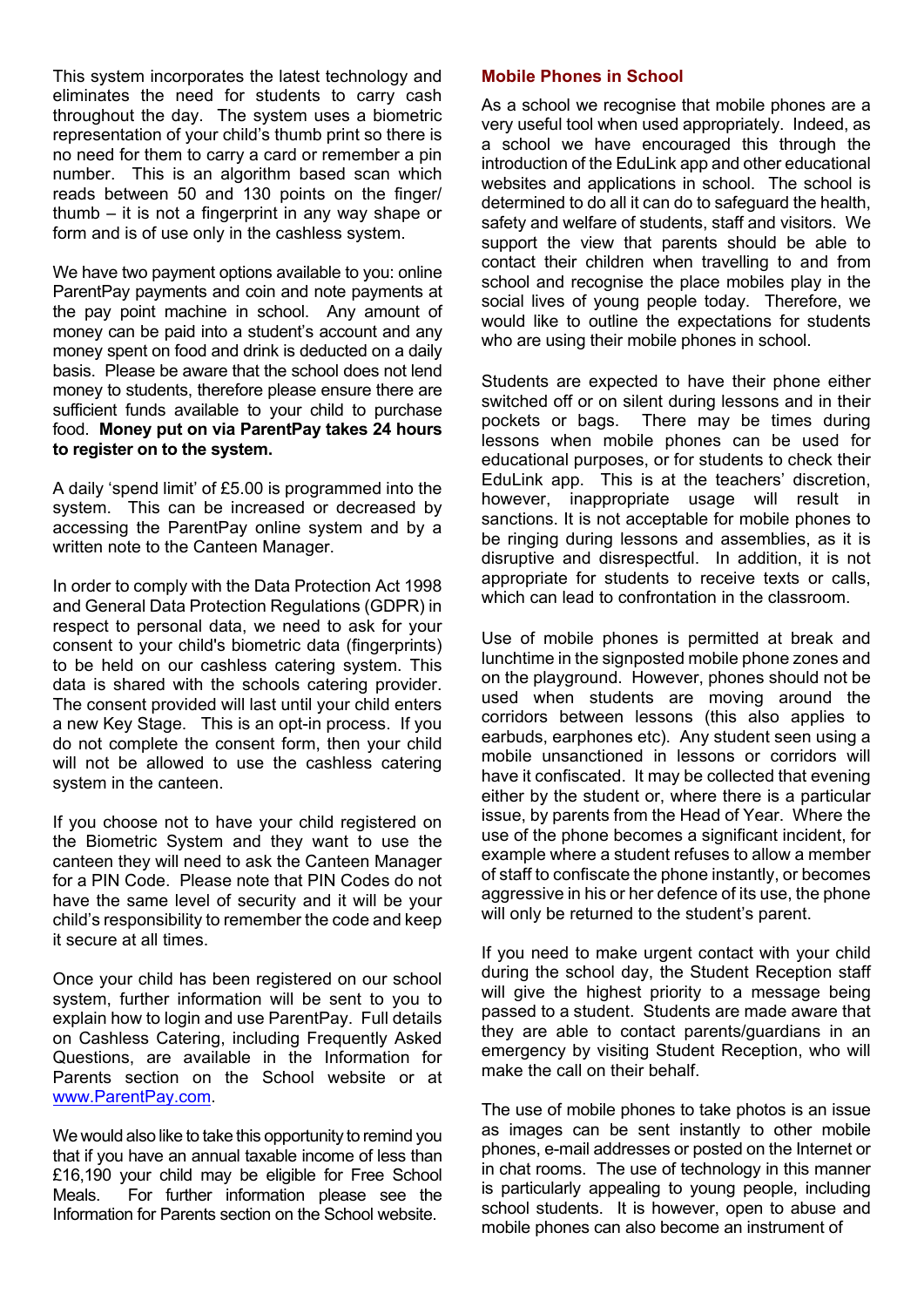bullying and harassment directed towards other students and teachers. Such use may amount to offences under Telecommunications Legislation. Where offensive or bullying text messages or voice mails have been sent, the phone of the offender may be confiscated and returned to a parent. The phone may be handed to the police if the offence was subject to police investigation.

Mobile phones are not allowed in any public examinations. Students must leave their mobile phone at Student Reception on examination days. Any student found with a mobile phone, either switched on or off, in the examination room, will be reported to the examination board and the usual sanction imposed is disqualifications from that examination.

If you wish for your child to bring a mobile phone to school, you are required to complete the consent form and supply your child's mobile number.

#### **The school accepts no liability for the loss or damage of mobile phones on the school site, whatever the circumstances.**

#### **IMEI Numbers**

Every mobile phone has its own individual IMEI (International Mobile Equipment Identity) number. This can be used by the network provider to disable or block a stolen phone, therefore rendering it useless to the thief. In the event of a theft or loss of a phone, a simple phone call to the network provider, armed with the IMEI number can activate this service and prevent a potentially huge bill being run up by a thief. If the phone is subsequently found, it can be reactivated by your provider, although this may involve a small cost.

There are two ways of locating the IMEI number on a mobile phone handset:

1. Displayed on the screen

By pressing the keys \*#06# on the handset keypad will bring up the IMEI electronically on the phone screen

2. Identification sticker

Also, the IMEI number should be recorded on an identification sticker, normally located on the rear of the handset and underneath the battery

We recommend that you take the time to record the IMEI number of your son or daughter's mobile phone. It is advisable to mark the home address postcode on the mobile phone with an ultraviolet marker pen so that if it is lost and then recovered, it can easily be identified.

# **ICT Charter**

All schools are required to have a signed ICT Charter. The ICT Charter lists the rules and regulations that your child has to abide by when using the school computers. Any misuse of ICT equipment will lead to consequences.

The ICT Charter will be signed once the student has enrolled and is in attendance at school.

Beauchamps High School has provided access to computers for use by students, however this is solely for offering access to a vast amount of information for use in studies and offering great potential to support the curriculum.

By signing the ICT Charter, your child agrees to abide by the rules listed below. Any breaches of the rules will result in removal from the network for a sustained period of time and possible further sanctions, dependent upon the severity of the offence.

## **General Use of the Network**

The student's user area is where they may save work related files. If they use it to store inappropriate material it will be deleted and their account suspended.

Students must not:

- load games
- load or save executable files
- change any settings (for example screen displays)
- use USB sticks unless they are regularly checked for viruses
- save audio or video files unless they are for a specific piece of work
- seek illegal access to unauthorised areas of the network
- attempt to circumvent network security/ restrictions
- leave themselves logged in
- load or save any files in order to access any unauthorised area

## **Misuse of Equipment**

Students must not:

deface or vandalise the school's equipment

# **Internet**

The Internet should not be used for the following:

- accessing pornographic sites
- accessing sites linked to radicalisation, terrorism or extremist's views